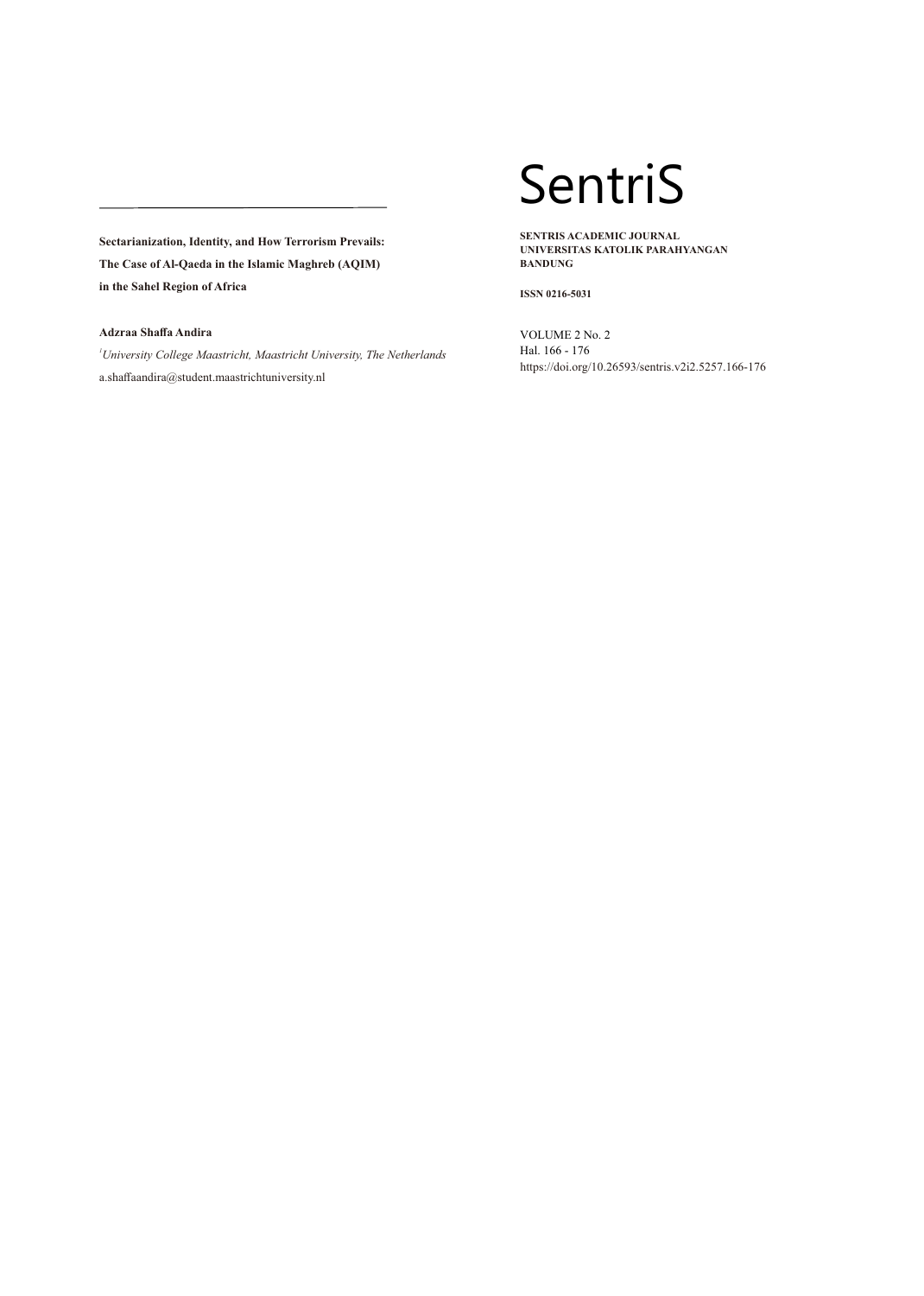Adzraa Shaffa Andira<sup>1</sup>

<sup>1</sup>University College Maastricht, Maastricht University, The Netherlands, a.shaffaandira@student.maastrichtuniversity.nl

#### **ABSTRACT**

Various patterns have emerged as a result of globalization when it comes to controlling the kind of threats that a country may face, particularly non-traditional ones. One of them is terrorism, concentrated in specific places of the world, with North and Sub-Saharan Africa dominating for a variety of reasons. While there are other operational areas contested by various terrorist groups, the Sahel is one of the most well-known, with Al-Qaeda in the Islamic Maghreb (AQIM) being one of the most infamous terrorist groups. Legacies of weak and corrupt governments and institutions, unenforced border security, historical disadvantages, and crippled economies may serve as catalysts for such groups' growing influence, but this paper would argue that the use of sectarianism as a tool of identity mobilization is one of the reasons for AQIM's prevalence as a terrorist group.

# *Keywords***:** *sectarianization, AQIM, terrorism, identity mobilization, identity.*

#### **Introduction**

Through globalization, there have been various trends growing when it comes to seeing the form of threats a country might stumble upon, especially the non-traditional ones. One of them being terrorism, occuring in various gaps in the world system, challenging the national and global authorities.<sup>1</sup> Throughout 2019, approximately 8,302 attacks occurred worldwide, killing more than 21 thousand people annually throughout the past 10 years and responsible for over 0.05% of casualties globally.<sup>23</sup> Furthermore, terrorism also tend to be concentrated in certain parts of the world, which was dominated by North and Sub-saharan Africa for numerous reasons.<sup>4</sup> While there are many operational areas contested by various terrorist groups, one of the infamous one being the Sahel. The Sahel is a part of Africa that expands within Senegal and ends in Sudan, which also includes Mali, Mauritania, Burkina Faso, Niger, Nigeria, and Chad.<sup>5</sup> Most highlight how the Sahel serves as a transitional area between the 'deserts and savannas' of Africa.<sup>6</sup> However, its interconnected borders and strategic positions apparently serve as fertile land for crises to spur.

For the past decade, the Sahel has been developing into a fire pit of conflict between actors within various levels, namely countries --represented mostly through national army forces--, local armed insurgency groups, terrorist militias, and international affiliates through peacekeeping forces.<sup>7</sup> While there are other terrorist groups active in the region, the al-Qaeda-linked groups have been the

<sup>1</sup> Albert J. Bergensen and Omar Lizardo, "International Terrorism and the World-System," *Sociological Theory* 22, no. 1 (2004): pp. 38-52, 40.

<sup>2</sup> "Terrorism: Number of Attacks Worldwide 2019," Statista, June 28, 2021, https://www.statista.com/statistics/202864/number-of-terrorist-attacks-worldwide/.

<sup>3</sup> Hannah Ritchie et al., "Terrorism," Our World in Data, July 28, 2013, https://ourworldindata.org/terrorism.

<sup>4</sup> "Terrorist Attacks by Region," Our World in Data, accessed July 5, 2021, https://ourworldindata.org/grapher/terroristattacks-by-region.

<sup>&</sup>lt;sup>5</sup> "The Sahel: Land of Opportunities | Africa Renewal," United Nations (United Nations), accessed July 5, 2021, https://www.un.org/africarenewal/sahel.

<sup>6</sup> Ibid.

<sup>7</sup> Al Jazeera, "The Sahel: Key Things to Know as Security Crisis Spirals," Al Jazeera (Al Jazeera, February 27, 2020), https://www.aljazeera.com/features/2020/2/27/the-sahel-key-things-to-know-as-security-crisis-spirals.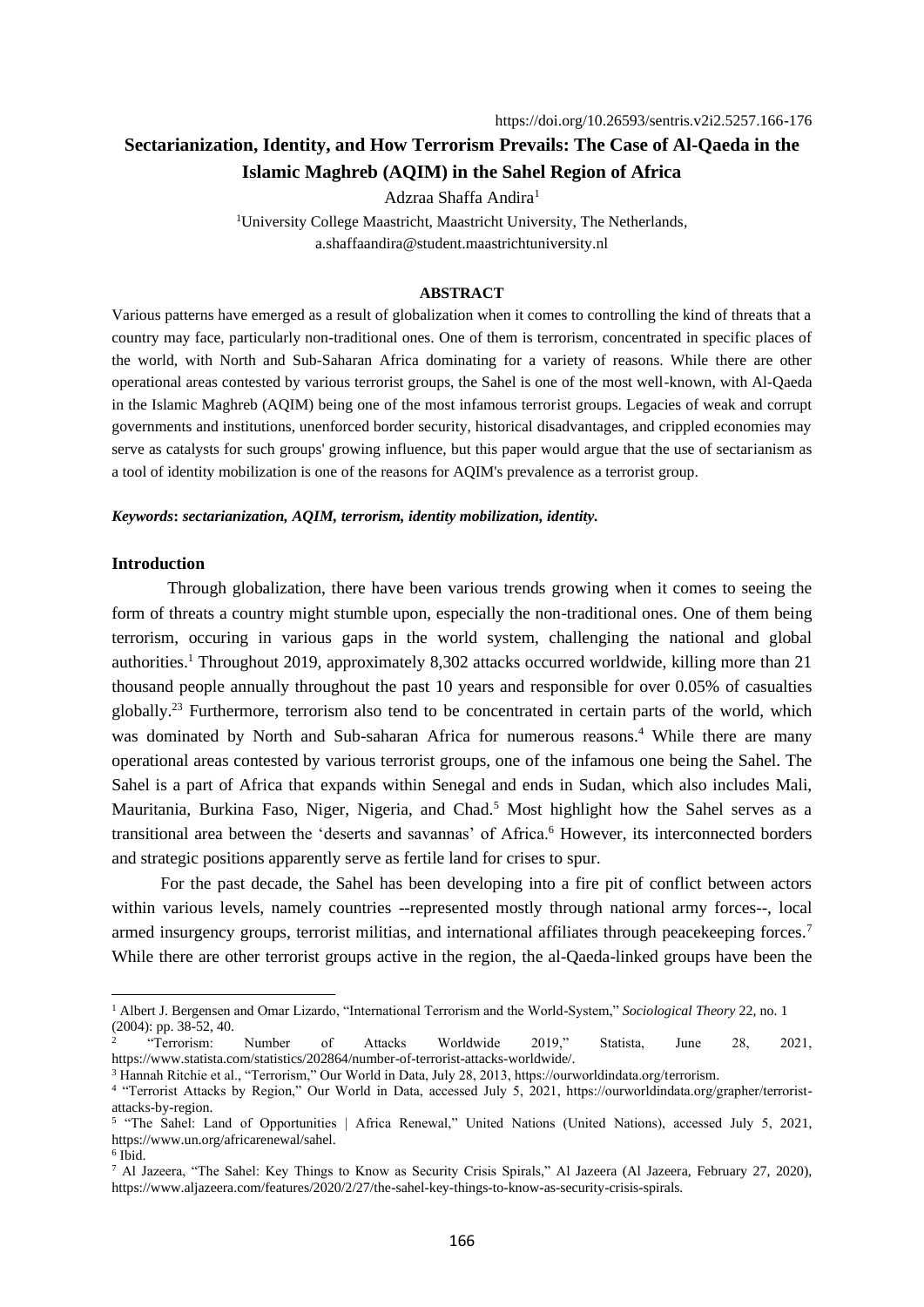two main protagonists behind increasing attacks in recent years.<sup>8</sup> One of them being Al-Qaeda in Islamic Maghreb (AQIM). According to the United Nations, attacks in Burkina Faso, Mali, and Niger have grown fivefold since 2016, with more than 4,000 deaths reported last year in the three hardest-hit nations' border zones.<sup>9</sup> Since 2015, this organization has stated that they account for attacks in the aforementioned countries, and has also cooperated with local groups in the region to extend their influence and effectivity of their attacks.<sup>10</sup> This paper would discuss the influential presence of AQIM in the Sahel area. While the legacies of weak and corrupt governments and institutions, unenforced border security, unequipped and improperly trained forces, historical disadvantages, and crippled economies might serve as the catalyst of the widening influence of such groups, this paper would argue that the utilization of sectarianization as a tool of identity mobilization serves as one of the strongest *raisons d'etre* upon the prevalence of AQIM as a terrorist group.

# **Theoretical Framework**

# **a. Identity**

Identity is defined as certain characteristics relating to self-conception that could affect one's action, depending on whether or not one acknowledges its presence.<sup>11</sup> Alexander Wendt argues that identities are developed through repetitive interactions that generate common understanding and expectations; which are capable of creating behavioral dispositions and creating interests of political actors.<sup>12</sup> When the actors have projected their interests, their identities cannot easily be transformed, because the actors have seen the social system as an environment where they can maintain their identities.<sup>13</sup> However, if the repetitive interactions construct different social systems and environments, then identities may gradually shift, which indicates that leaders play a role in determining a group's interests.<sup>14</sup> Since identity, as a part of a social element, further constructs societies and groups within a nation; so the practice of actors participating within that system can transform the structure itself.<sup>15</sup> One of them occurred through the process of identity mobilization.

One core element of identity mobilization is ethnicity. Ethnicity is seen as adaptive towards changes according to the conditions that occur within the social sphere.<sup>16</sup> Due to this nature, ethnicity serves as an ideal tool for political leaders and their supporters to extend their influence and further their interests through identity mobilization.<sup>17</sup> Instrumentalists further argue that the driving cause of identity mobilization lies in economic opportunity and political motives.<sup>18</sup> The economic motive stresses over the domination of resources and wealth between groups separated by certain identities, or if the identity mobilization aims for economical advantage; while the political motive focuses on

<sup>8</sup> Ibid.

<sup>9</sup> Ibid.

<sup>&</sup>lt;sup>10</sup> Javier E. David, "Al Qaeda's Arm in North Africa Has Made around \$100 Million through Ransom and Drug Trading, Study Says," CNBC (CNBC, December 7, 2017), https://www.cnbc.com/2017/12/06/al-qaedas-arm-in-north-africa-hasmade-100-million-dollars-via-ransom-drug-trade.html.

<sup>11</sup> Daryoush Shahbahrami, "Identity and Power in International Relations," *International Journal of Humanities and Cultural Studies*, May 2016, pp. 2434-2446, 2439.

<sup>12</sup> Maja Zehfuss, "Constructivism and Identity: A Dangerous Liaison," *European Journal of International Relations* 7, no. 315 (2001): p. 93, https://doi.org/DOI: 10.1177/1354066101007003002, 318.

<sup>13</sup> Ibid, 321.

<sup>14</sup> Ibid, 319.

<sup>15</sup> Shibley Telhami and Michael N. Barnett, *Identity and Foreign Policy in the Middle East* (Ithaca, NY: Cornell University Press, 2002), 4.

<sup>16</sup> Vali R. Nasr, "International Politics, Domestic Imperatives, and Identity Mobilization: Sectarianism in Pakistan, 1979- 1998," *Comparative Politics* 32, no. 2 (2000)[, https://doi.org/10.2307/422396,](https://doi.org/10.2307/422396) 171-175.

 $17$  Ibid.

 $^{18}$  Ibid.  $\,$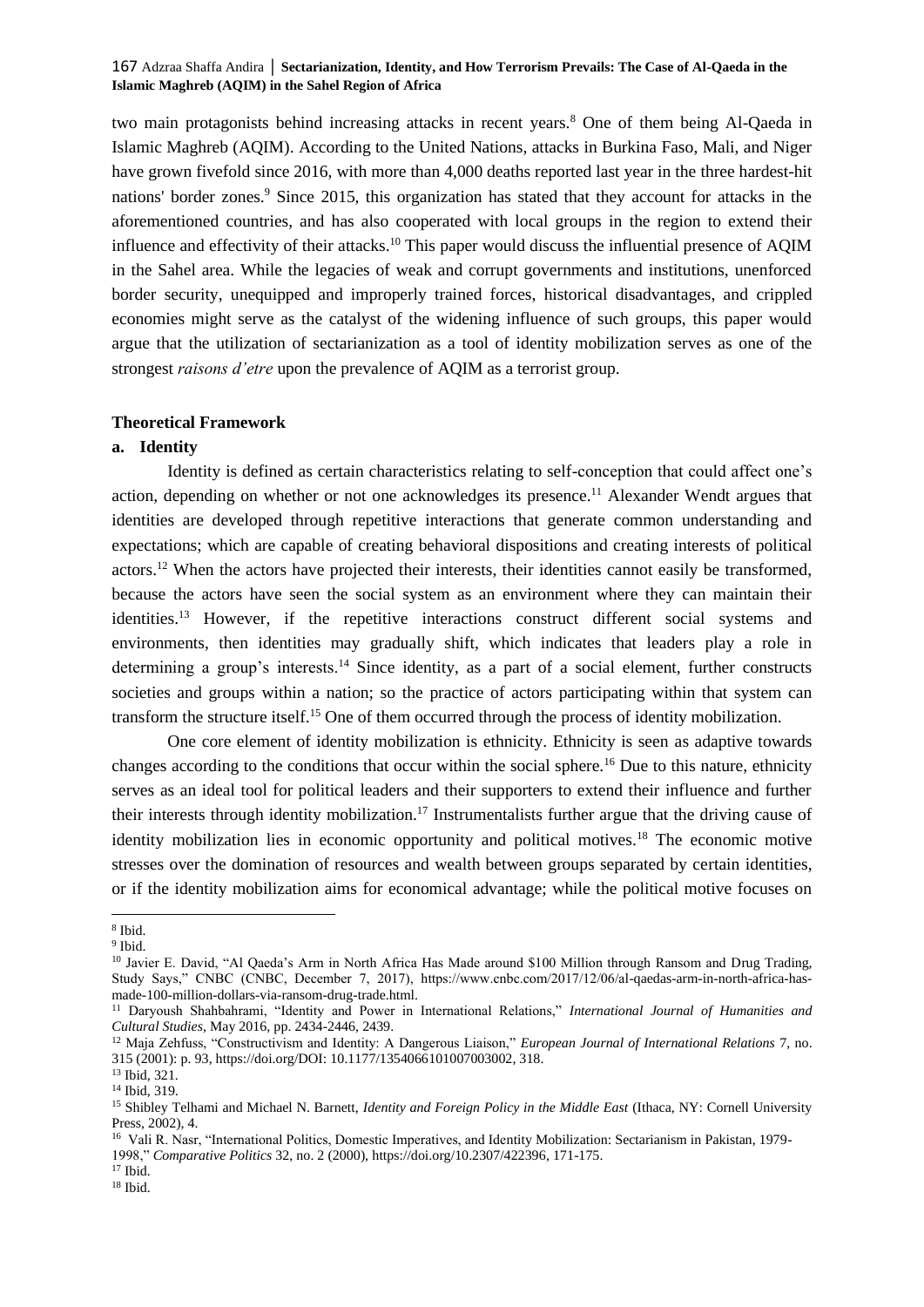how identity mobilization became a socio-political construction where representation is the main important aspect.<sup>19</sup> Moreover, instrumentalists also state that the communities' political leaders act as the primary actor in identity mobilization, since the steps they adopt in achieving their interests (as well as the interests of their communities) determine the mobilization process itself.<sup>20</sup>

Therefore, one can see that identity mobilization is both a result of political leaders' projection of power and an extension of the community's interests towards economic and political domination.<sup>21</sup> In this context, the state is viewed as a passive participant in identity mobilization because they are vulnerable to these strong identity groups that serve the interests of substate players who utilize state institutions to fight for dominance.<sup>22</sup> Furthermore, the deepening of these struggles both indicates and causes the state's weakening and eventual failure and also signals that states with rather narrow capabilities are more prone to undergo identity mobilizations within its society due to the 'gaps' they left unfulfilled in the lives of their people.<sup>23</sup>

# **b. Sectarianization**

Vali Nasr defines sectarianization as an occurrence where political actors try to go after their goals while incorporating mass mobilization around certain identity markers utilizing pre-existing supporting conditions, such as social disparities, fragile states, and geopolitical contestation.<sup>24</sup> Such is done by making the group members question the legitimacy of certain aspects in their common identities (which mostly revolves around certain religious interpretations).<sup>25</sup> Hence, ethnicity also plays an important role in catalyzing sectarianism, since according to David Little, ethnic groups tend to identify themselves in a religious way, and religious identities have become an important factor in constructing a culture, hence the term 'ethno-religious'.<sup>26</sup>

Constructivists argue that ethno-religious identity is continuously constructed through social interactions, and while it is important, it does not always cause conflict.<sup>27</sup> Identity mobilization emerges when **a** leader addresses gaping social disparities that need changes, hence provoking disputes within the community.<sup>28</sup> As a result, the state is constrained by "distributed domination," or situations in which neither the state nor societal forces have country-wide dominance.<sup>29</sup> The fact that the state can employ force at critical moments does not compensate for the state's power constraints and lack of effective dominance.<sup>30</sup>

 $25$  Ibid, 5.

<sup>28</sup> Ibid.

<sup>19</sup> Ibid.

<sup>20</sup> Ibid, Vali R. Nasr, "International Politics, Domestic Imperatives, and Identity Mobilization: Sectarianism in Pakistan, 1979-1998," 171-175.

<sup>21</sup> Ibid.

<sup>22</sup> Ibid, 173.

<sup>23</sup> Ibid.

<sup>24</sup> Nader Hashemi and Danny Postel, "Sectarianization: Mapping the New Politics of the Middle East," *The Review of Faith & International Affairs* 15, no. 3 (March 2017): pp. 1-13, https://doi.org/10.1080/15570274.2017.1354462, 4.

 $^{26}$  Ibid.  $\,$ 

<sup>27</sup> Ibid.

 $^{29}$  Ibid.

 $^{\rm 30}$  Ibid.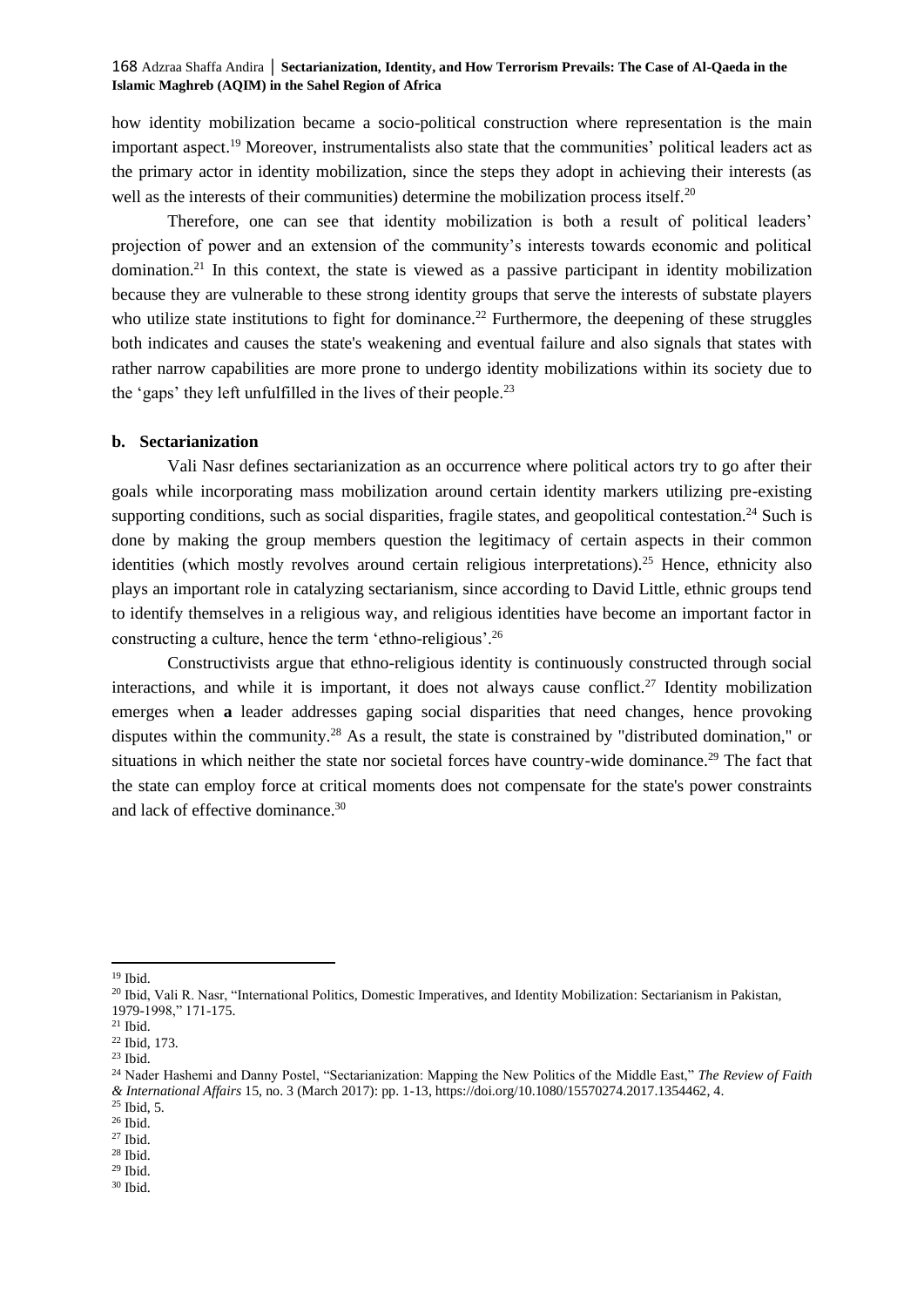# **Analysis**

# **a. Al-Qaeda in the Islamic Maghreb (AQIM) and their Shift of Identity**

Al-Qaeda in the Islamic Maghreb is a terrorist group that officially joined Al-Qaeda in 2006, after previously known as the Salafi Group for Preaching and Combat (GSPC).<sup>31</sup> The group is wellknown in North Africa for kidnapping Westerners for ransom and is involved in the drug, gun, and human trafficking trades.<sup>32</sup> AQIM is one of the world's wealthiest terrorist organizations, which attract other groups like Al Mourabitoun, Ansar Dine, and the Macina Liberation Front (MLF) to eventually join AQIM's Sahara branch to form Jamaat Nusrat al-Islam wal Muslimeen (JNIM).<sup>33</sup>

Upon its emergence, there have been several identity mobilizations internally that turned this Algerian insurgency group into Al-Qaeda Maghrebi partner. At first, after the Algerian government nullified Islamic Salvation Front who won the election, armed islamic groups were formed for the purpose of insurgency, which was divided into *Groupe Islamique Arme* (GIA) and *Mouvement Islamique Arme* (MIA).<sup>34</sup> The two groups represent different identities, hence operate towards different objectives. MIA mostly aims to break down the ruling Algerian regime and slain the national armies, while GIA stresses more on mas re-islamisation of the surrounding society through coercive practice of power and the sectarianization practice of *takfir* (accusing a Muslim as an infidel for even the slightest difference of islamic practices and stances upon certain social issues).<sup>35</sup> Due to the intense violent propaganda, GIA was able to obtain power over the Algerian population, as well as connecting with external Jihadist group (namely al-Jihad from Egypt), even lobbying Osama bin Laden and obtain funding.<sup>36</sup> However, by early 1990s, their legitimacy recedes after wide-scale massacres occurred several times, creating public fears and isolating this group from their followers, the Algerian public, as well as the devout Muslim members within the organization.<sup>37</sup> Since 1992, the GIA executed a violent military campaign of protests against Algerian government, directed at not only national security personnels, but also Algerian civilians who are against the ideology and foreign national members.<sup>38</sup> After the death threats of those who detached themselves from this organization emerged, in 1998, a group consisting of former members as well as civilians echoed their independence from GIA, calling themselves *Groupe Salafiste pour la Prédication et le Combat*  (GSPC) under the leadership of Hassan Hattab.<sup>39</sup>

Reminiscing that in that era, most devout Muslims realized the practice of killing without strong basis is unacceptable, added with the public distrust emerging from fear of GIA's death threats, GSPC gained members and credibility rapidly.<sup>40</sup> Hattab later loss of control towards the group due to the intense counterterrorism program initiated by Algerian government, and replaced by Nabil Sahrawi, Ammari Saifi, and Abdelmalek Droukdel who wants to upscale the organization's level of influence and support global moves of jihad, which explains why later Droukdel built a network of

<sup>31</sup> "Mapping Militants Profile Index," Center for International Security and Cooperation (CISAC), (Stanford University: Freeman Spogli Institute for International Studies, 2016), https://cisac.fsi.stanford.edu/mappingmilitants/profiles. <sup>32</sup> Ibid.

<sup>33</sup> Ibid.

<sup>34</sup> William Thornberry and Jaclyn Levy, "Al Qaeda in the Islamic Maghreb," Transnational Threats Project: Homeland Security and Counterterrorism Program (Center for Strategic and International Studies, September 2011), https://www.csis.org/analysis/al-qaeda-islamic-maghreb.

 $35$  Ibid. <sup>36</sup> Ibid, 2.

<sup>&</sup>lt;sup>37</sup> Ibid, William Thornberry and Jaclyn Levy, "Al Qaeda in the Islamic Maghreb," 2.

<sup>38</sup> Ricardo René Larémont, "Al Qaeda in the Islamic Maghreb: Terrorism and Counterterrorism in the Sahel," *African Security* 4, no. 4 (2011): pp. 242-268, https://doi.org/10.1080/19392206.2011.628630, 243.

 $39$  Ihid.

<sup>40</sup> Ibid, Ricardo René Larémont, "Al Qaeda in the Islamic Maghreb: Terrorism and Counterterrorism in the Sahel", 243.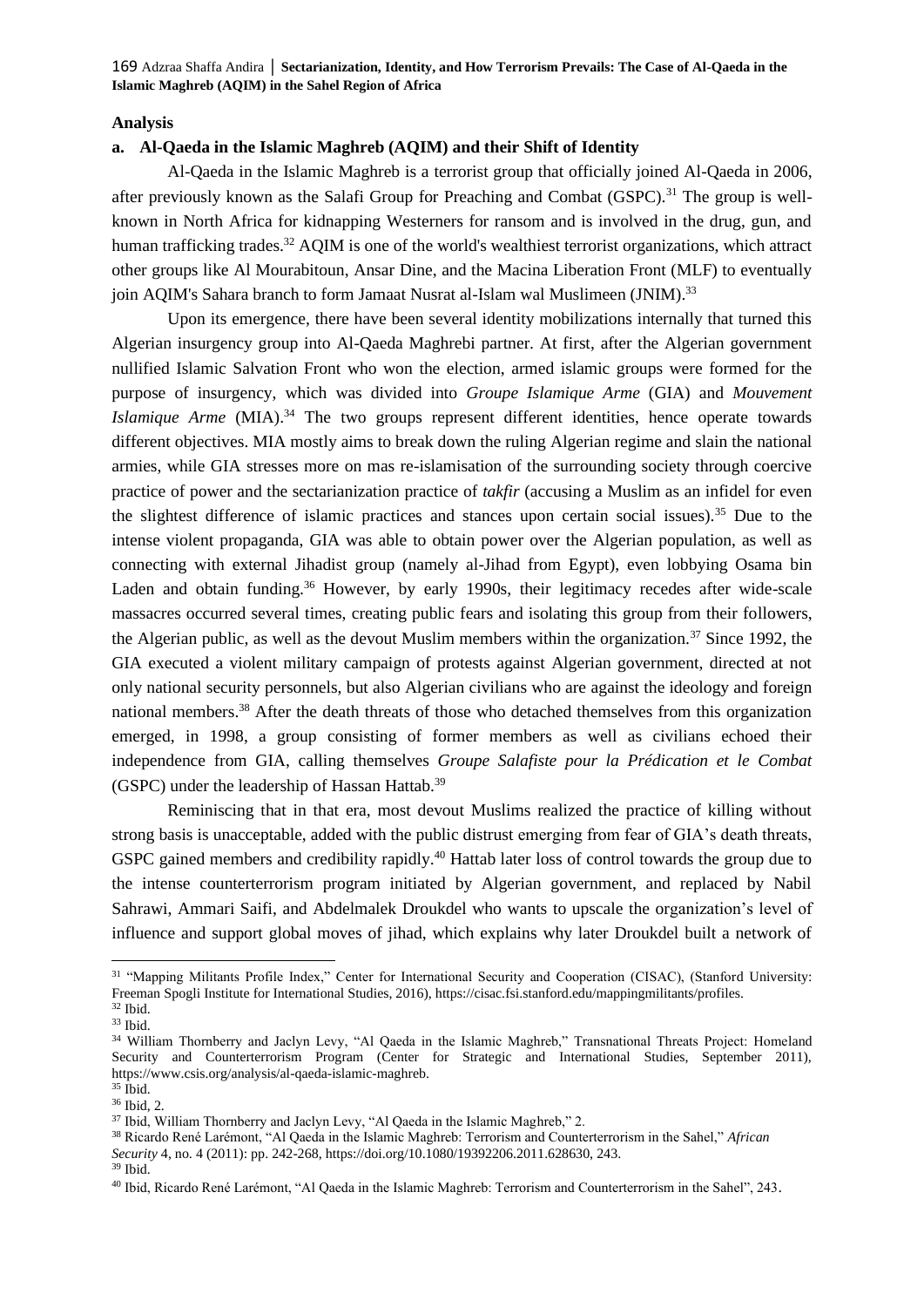human and arms smuggling with Al-Qaeda through Abu Mus'ab Al-Zarqawi in Iraq, creating armies of combatants, war strategists, and suicide bombers.<sup>41</sup> In March 2004, Saifi was captured by a Chadian armed insurgent known as *Mouvement pour la Démocratie et la Justice Tchadien* during an operation in their areas and was sent back to the Algerian government, where he was sentenced to life imprisonment.<sup>42</sup> Meanwhile, in the same year, Sahrawi was killed in northern Algeria in a ceasefire with the armies.<sup>43</sup>

Hence, Droukdel became the leader of GSPC overnight. Droukdel's strategic beliefs and philosophy differed from Sahrawi's in that they were more international in nature. Droukdel highlighted the GSPC's goal to engage Islam's "far adversary"--for instance, the US and European states-- and his understanding of jihad was similar to that of Osama bin Laden and Ayman al-Zawahiri.<sup>44</sup> Because of their confluence of goals, Droukdel decided to combine his organization to Al Qaeda Central, with Droukdel declaring his loyalty to Osama bin Laden.<sup>45</sup> The preliminary announcement of AQIM's establishment was made on September 11, 2006 (the fifth anniversary of the 9/11 attacks), and the actual merger announcement was issued in January 2007.<sup>46</sup>

Additionally, the emphasis of Al-Qaeda through the name change itself not only proposes a new portrayal of how this organization wants the public to see them as a stronger organization, but also has something to do with economic and political advantages they would get as an affiliate of Al-Qaeda. Also, their goals basis were slightly altered to a broader sense. The partnership gave AQIM's evolving identity a tactical and intellectual foundation, as well as a new goal of attacking Western targets outside of Algeria while remaining committed to overthrowing the Algerian government.<sup>47</sup> The "ideological hybridization" that has occurred within jihadist circles as divisions between "revolutionary Islamist" groups focused on overthrowing local Muslim regimes and "global jihadist" organizations seeking to attack the West have eroded.<sup>48</sup> In terms of operations, the group's Algerian base binds it to regional politics. The Islamist ideology of the organization calls for a theocracy in Algeria and the Sahel area, as well as Spain and Portugal as a part of their expansion.<sup>49</sup>

AQIM's affiliation with Al-Qaeda further demonstrates changes of methods. The merger of AQIM and al Qaeda core prompted a change away from traditional guerilla tactics and toward those adopted by al Qaeda and associated forces around the world.<sup>50</sup> AQIM has altered its focus over time to softer targets that result in more losses from fewer operations. AQIM began using IEDs, suicide bombers, and coordinated operations shortly after the official partnership was formed.<sup>51</sup> In 2007, 33 AQIM-linked assaults were identified in Algeria, 14 of which utilized at least one improvised explosive device (IED) and three of which used vehicle-borne improvised explosive devices (VBIEDs).<sup>52</sup> Explosives were used more than half as much in 2007 as they were in 2006, but weapons were used far less.<sup>53</sup> The quick transition in operations from weapons to suicide bombers and VBIEDs

 $^{\rm 52}$  Ibid.

<sup>41</sup> Ibid, 242.

<sup>42</sup> Ibid, 244.

<sup>43</sup> Ibid.

 $^{44}$  Ibid <sup>45</sup> Ibid

<sup>46</sup> Ibid.

<sup>&</sup>lt;sup>47</sup> Ibid, William Thornberry and Jaclyn Levy, "Al Qaeda in the Islamic Maghreb," Transnational Threats Project: Homeland Security and Counterterrorism Program, 5-8.

<sup>48</sup> Ibid

 $^{49}$  Ibid. <sup>50</sup> Ibid.

<sup>51</sup> Ibid.

<sup>53</sup> Ibid.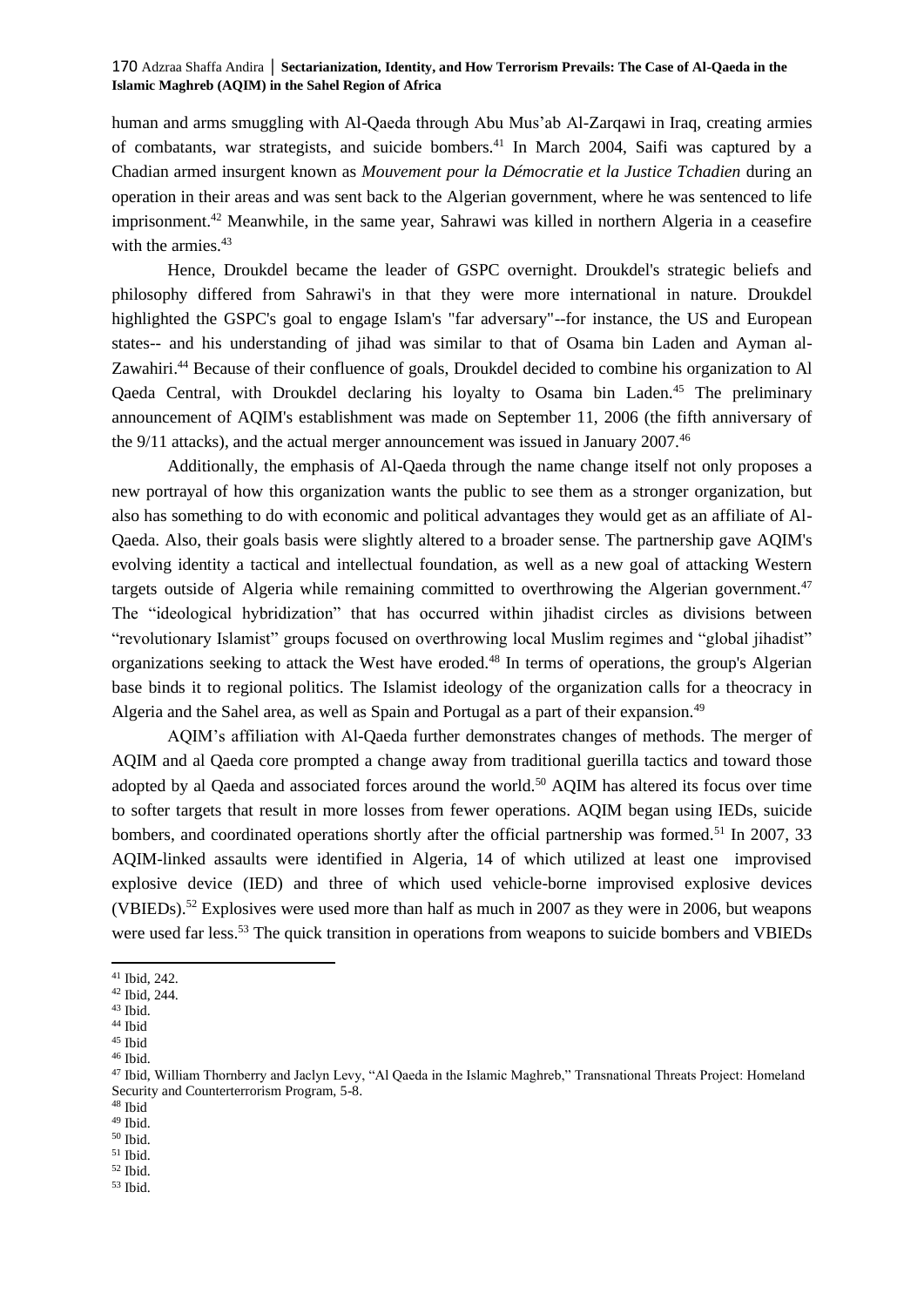showed a new trend intended at a larger number of people on a larger scale, as opposed to actions targeting government personnel specifically.<sup>54</sup> The readiness of militants returning from Iraq to pass on newly gained fighting skills, including as IEDs and suicide bombs, to local fighters is believed to have assisted AQIM.<sup>55</sup> In 2008, the trend of increasing violence persisted. Despite the fact that the total number of attacks fell, the attacks themselves were more violent.<sup>56</sup>

# **b. Expansion of Influence through Identity Mobilization and Sectarianization**

As the Algerian government was alarmed and received international support in implementing the Algerian Counterterrorism Strategy, the existence of AQIM was threatened, forcing them to shift their operation into neighboring regions: the Mediterranean Coast and the Sahel.<sup>57</sup> The current vacuum of power, gaping security flaw, and weak governments allows the AQIM to permeate within the existing societies, making the Sahel such an advantageous area to re-establish their power.<sup>58</sup> Ever since, its battalions have formed tactical alliances and cultivated ties with local tribes and religious groups, realizing early on that success hinged on their ability to enlist the help of the locals.<sup>59</sup> The jihadists can travel safely, change camps, and locate refuge and supplies in the desert thanks to these ties. $60$ 

However, how exactly do the AQIM mobilize the identity of these groups and gain their support is what needs to be observed. There are various methods used by the AQIM to gain the trust of Sahelian Ethno-religious groups. First, since identity mobilization heavily depends on repetitive interactions to alter the groups' interests, the AQIM first aimed to penetrate to the social construction of these groups, which is done by manipulating their family ties. For example, Mokhtar Bel Mokhtar, one of AQIM's infamous veterans, spent a decade acquiring power in the Azawad desert settlements through intermarrying the women who belonged in affluent or highly respected tribes (he even married three different tribe women).<sup>61</sup> Marriage aids in the formation and expansion of alliances, as well as the protection of jihadists married to tribe members, making it an antidote against defections.<sup>62</sup> For the spouse of an AQIM terrorist, the mental and physical costs of departing the group are even greater, since she fears death or vengeance against her family.<sup>63</sup>

Additionally, as a result, AQIM thus has its own caches distributed throughout the huge Sahel area, acknowledged and left untouched by others, just as AQIM respects other caches. AQIM units equally expend a considerable effort in keeping good relations with any locals that are encountered during their travels.<sup>64</sup> Coexistence with locals was the preferred strategy of AQIM's mobility, enabling them to frequently change camps to foil intelligence services that attempted to locate them.<sup>65</sup>

<sup>54</sup> Ibid.

<sup>55</sup> Ibid.

<sup>56</sup> Ibid.

<sup>57</sup> Ibid, William Thornberry and Jaclyn Levy, "Al Qaeda in the Islamic Maghreb," Transnational Threats Project: Homeland Security and Counterterrorism Program, 5-8..

<sup>58</sup> Dalia Ghanem, "Jihadism In The Sahel: Aqim's Strategic Maneuvers for Long-Term Regional Dominance," Malcolm H. Kerr: Carnegie Middle East Center, June 2017, https://carnegie-mec.org/2017/06/23/jihadism-in-sahel-aqim-s-strategicmaneuvers-for-long-term-regional-dominance-pub-71413.

<sup>59</sup> Ibid.

 $^{60}$  Ibid.

 $^{61}$  Ibid.  $^{62}$  Ibid.

<sup>63</sup> Ibid.

<sup>64</sup> Sergei Boeke, "Al Qaeda in the Islamic Maghreb: Terrorism, Insurgency, or Organized Crime?," *Small Wars & Insurgencies* 27, no. 5 (May 2016): pp. 914-936, https://doi.org/10.1080/09592318.2016.1208280, 920-925., 920-925  $^{65}$  Ibid.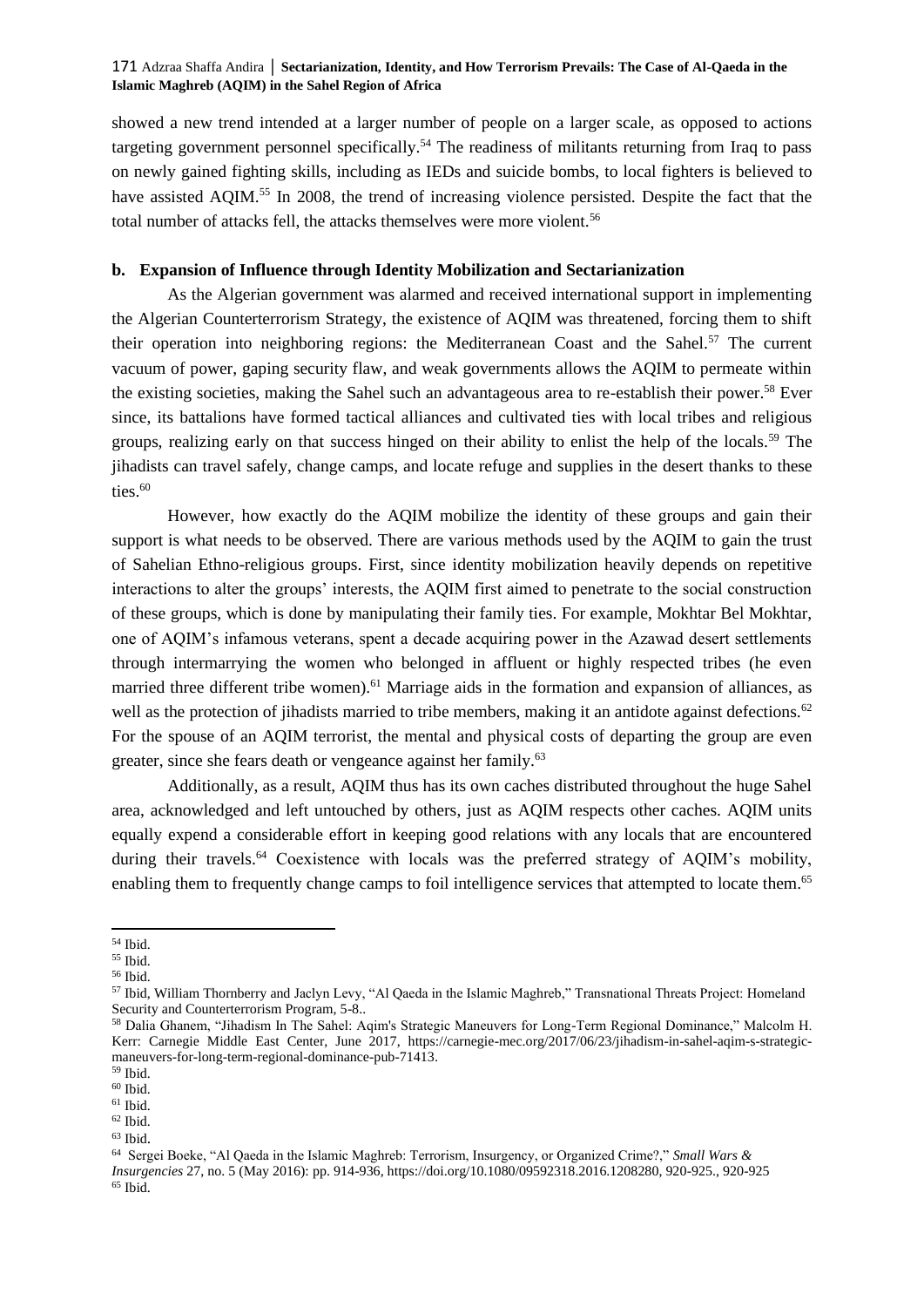Travelling large distances, their modus operandi resemble the traditional nomadic rezzou, swift and brutal raids to destroy the enemy.<sup>66</sup> AQIM's current freedom of movement stretches from Mauritania to Niger, and southern Algeria to Burkina Faso.<sup>67</sup>

AQIM's survival strategy in the Sahel is eerily similar to Al Qaeda Central's tactics in Afghanistan and Pakistan, where it was able to find refuge among the Pashtun tribes. Local and central governments' efficiency and competence as governments have dwindled in both of these sanctuaries (Afghanistan/Pakistan and the Sahel), while Al Qaeda and AQIM's have stayed stable or expanded.<sup>68</sup> In certain peripheral regions of the Sahel, AQIM is developing to function as a government unto itself, posing a threat to central administrations.<sup>69</sup> It has the ability to demand taxes from local tribes, to administer justice on its own terms, to assault state representatives such as police and military officers, and to kidnap foreign visitors for ransom in the region, either alone or in concert with the Tuareg or Bérabiche tribes.<sup>70</sup>

The group has also met basic necessities by providing food, water, medicine, and gasoline to the community.<sup>71</sup> Muggings, arms and people trafficking, money laundering, and, increasingly, the kidnapping of Western civilians for ransom or the release of prisoners are the main sources of AQIM's funding.<sup>72</sup> The organization has made millions of Euros in ransom money from successful kidnappings of foreigners in Algeria, Mali, Mauritania, Chad, and Niger.<sup>73</sup> An example is what happened back in 2003, where 32 German tourists were kidnapped and taken hostage for months when they were exploring the Sahara, and received an outstanding amount of ransom from the government. Per 2013, AQIM managed to gather approximately \$100 million, making it one of the biggest sources to fund this organization.<sup>74</sup> Furthermore, the organization has also been involved in both legal and illegal trade within that area. For example, AQIM is heavily involved in the distribution of 'illegal' cigarettes that comes from Zerouate, Mauritania, as well as Kidal; and earned a considerable amount of money.<sup>75</sup> Another source of significant funding includes drug trafficking. There have been reports that AQIM is getting involved in cocaine trafficking from West Africa to Europe through its well-established 0 -- defined as an Islamic unifying social bond, which has an organizational notion, implying that if one part of the ummah is harmed, then the other counterparts are too. Such creates a sense of responsibility to fight for the oppressed communities-- fuel them with willingness to fight for their 'oppressed brothers' worldwide; and at the same time push them to hate the western states (which contributes to the realization of Al-Qaeda's sectarianism agendas).<sup>76</sup> As a result, many of the warriors were quite young, some even pre-adolescent.<sup>77</sup> Even worse, hundreds of

https://www.nytimes.com/2009/12/19/world/africa/19narco.html.

 $\rm ^{66}$  Ibid

 $67$  Ibid.

<sup>68</sup> Ibid, 247.  $69$  Ibid.

<sup>70</sup> Ibid.

<sup>71</sup> Ibid, William Thornberry and Jaclyn Levy, "Al Qaeda in the Islamic Maghreb," 3.

<sup>&</sup>lt;sup>72</sup> "Al-Qa'ida in the Lands of the Islamic Maghreb (AQIM)," Australian National Security (Attorney-General's Department, September 18, 2013), https://www.nationalsecurity.gov.au/Listedterroristorganisations/Pages/Al-Qaida-in-the-Lands-of-the-Islamic-Maghreb.aspx.

<sup>73</sup> William K. Rashbaum, "U.S. Charges 3 Malians in Drug Plot," The New York Times, December 18, 2009,

<sup>74</sup> Ibid, Javier E. David, "Al Qaeda's Arm in North Africa Has Made around \$100 Million through Ransom and Drug Trading, Study Says."

<sup>75</sup> Morten Bøås and Liv Elin Torheim, "The Trouble in Mali—Corruption, Collusion, Resistance," *Third World Quarterly* 34, no. 7 (2013): pp. 1279-1292, https://doi.org/10.1080/01436597.2013.824647, 1270-1275.

<sup>76</sup> Ibid, Jean-Pierre Filiu, *Al-Qaeda in the Islamic Maghreb: Algerian Challenge or Global Threat?*, 8.

<sup>77</sup> Ibid, Sergei Boeke, "Al Qaeda in the Islamic Maghreb: Terrorism, Insurgency, or Organized Crime?," 923-924.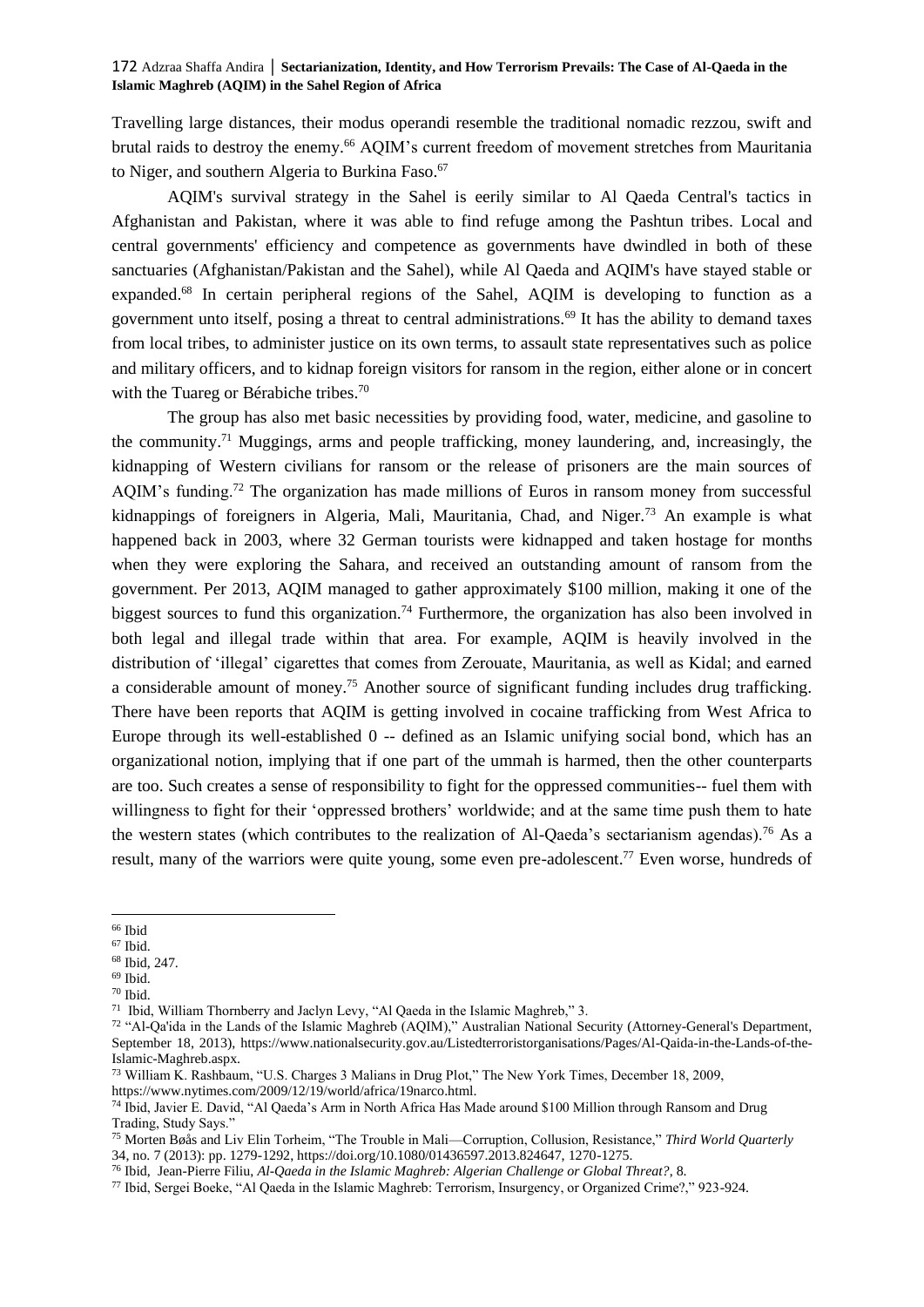child soldiers were recruited during the jihadists' rule of northern Mali in 2012.<sup>78</sup> The jihadists could easily recruit and press-gang children into service as the ruling authority.<sup>79</sup>

Once they had gained a strong basis of trust and support by the locals, AQIM began to exercise control. For instance, Droukdel underlined the need to gradually implement Sharia in a May 2012 audio address. He admitted that imposing all of Islam's precepts at once would be a mistake, but that "places of drugs, drunkenness, and immorality ought to be closed immediately."<sup>80</sup> He also urged his AQIM "brothers" to provide security in the towns under their control, as well as the provision of critical facilities such as health care, water, and power.<sup>81</sup> The Timbuktu letters, which are thought to have been sent in July, reaffirm his earlier message and recommend making concessions to the enemy or people.<sup>82</sup> The goal of constructing these bridges was to make it apparent that our Mujahedin are no longer isolated in society, and to integrate with the various factions, including the big tribes and the main rebel movement and tribal chiefs, in order to avoid splits between the groupings and in society.<sup>83</sup> This exemplifies the challenge of shifting from a terrorist to an insurgent tactic.<sup>84</sup> The letter emphasizes moderation and caution, likening the Islamic enterprise in Azawad to a little child that needs to be fostered and helped to stand on its own two feet.<sup>85</sup>

Droukdel believed that the Sharia's introduction should not be rushed. Gradual evolution had to be applied in a religiously agnostic context. 'And our prior experience has shown that adopting Shariah in this manner without taking the surroundings into account will lead to people rejecting the faith, foment hostility toward the Mujahedin, and, as a result, our experiment will fail.<sup>86</sup> The jihadists alienated huge sections of the people by criminalizing alcohol, smoking, and the music and dance that are so important to local culture, as well as imposing draconian hudud punishments.<sup>87</sup> In his letter, Droukdel also chastised Ansar Dine for destroying the shrines in Timbuktu, which was highly unpopular.<sup>88</sup> In 2013, Operation Serval proved him correct, as joyful people greeted the French as liberators.<sup>89</sup>

# **Conclusion**

In conclusion, the usage of both ethnic and religious identities, as well as addressing the gap states are unable to fulfill actually works in obtaining popular support in a region. Internally, strategic identity mobilization had been seen since the GSPC under Hattab's leadership utilized the hatred of devout Muslim members to establish a new strong organization and separate itself from GIA. However, how the power transition from Hattab to Droukdel changed the objective of this organization also implies that the identity of a group can be altered to fulfill its leader's objectives, highlighting the notion brought up by Vali Nasr, stating that identity mobilization is a result of political leaders' projection of power. Externally, AQIM as a terrorist group has managed to gain popular support of ethno-religious

<sup>78</sup> Ibid.

 $^{79}$  Ibid.

<sup>80</sup> Ibid, 927.

 $81$  Ibid.

<sup>82</sup> Ibid.

<sup>83</sup> Ibid, 920-925.

<sup>84</sup> Ibid.

<sup>85</sup> Ibid.

<sup>86</sup> Nathan Griffith, "Mali-Al-Qaida's Sahara Playbook," The Associated Press, accessed September 23, 2021, [https://www.openbriefing.org/docs/aqsaharaplaybook.pdf,](https://www.openbriefing.org/docs/aqsaharaplaybook.pdf) 2.

<sup>87</sup> Susanna D. Wing, "French Intervention in Mali: Strategic Alliances, Long-Term Regional Presence?," *Small Wars & Insurgencies* 27, no. 1 (February 2016): pp. 59-80, https://doi.org/10.1080/09592318.2016.1123433, 12. <sup>88</sup> Ibid.

 $89$  Ibid.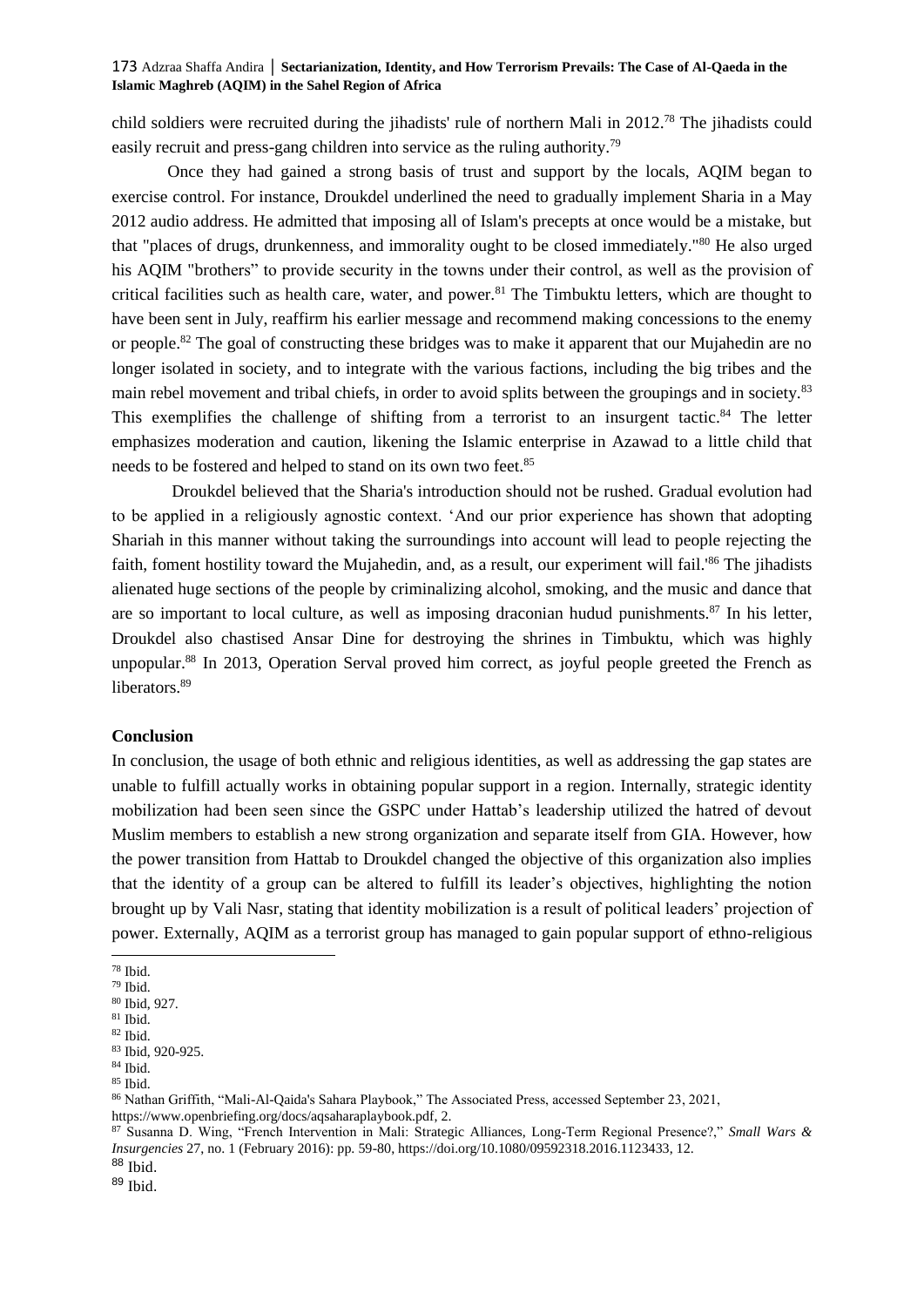groups by mobilizing their identity to fit onto the organizations' political objectives. By implementing various methods --such as developing intermarriage ties; giving economic incentives; and utilizing the area's vacuum of power, gaping security flaw, and weak governments; and manifesting sectarianists agenda to attract recruits-- AQIM build strong foundations as one of the most influential non-state actors that operates within the Sahel Region.

# **References:**

- Al Jazeera. "The Sahel: Key Things to Know as Security Crisis Spirals." Environment | Al Jazeera. Al Jazeera, February 27, 2020. https://www.aljazeera.com/features/2020/2/27/the-sahel-keythings-to-know-as-security-crisis-spirals.
- "Al-Qa'ida in the Lands of the Islamic Maghreb (AQIM)." Australian National Security. Attorney-General's Department, September 18, 2013. https://www.nationalsecurity.gov.au/Listedterroristorganisations/Pages/Al-Qaida-in-the-Landsof-the-Islamic-Maghreb.aspx.
- Bergensen, Albert J., and Omar Lizardo. "International Terrorism and the World-System." *Sociological Theory* 22, no. 1 (2004): 38–52.
- Bøås, Morten, and Liv Elin Torheim. "The Trouble in Mali—Corruption, Collusion, Resistance." Third World Quarterly 34, no. 7 (2013): 1279–92. https://doi.org/10.1080/01436597.2013.824647.
- Boeke, Sergei. "Al Qaeda in the Islamic Maghreb: Terrorism, Insurgency, or Organized Crime?" Small Wars & amp; Insurgencies 27, no. 5 (2016): 914–36. https://doi.org/10.1080/09592318.2016.1208280.
- David, Javier E. "Al Qaeda's Arm in North Africa Has Made around \$100 Million through Ransom and Drug Trading, Study Says." CNBC. CNBC, December 7, 2017. https://www.cnbc.com/2017/12/06/al-qaedas-arm-in-north-africa-has-made-100-milliondollars-via-ransom-drug-trade.html.
- Filiu, Jean-Pierre. *Al-Qaeda in the Islamic Maghreb: Algerian Challenge or Global Threat?* 104. Vol. 104. Washington, DC: Carnegie Endowment for International Peace, 2009.
- Ghanem, Dalia. "Jihadism In The Sahel: Aqim's Strategic Maneuvers for Long-Term Regional Dominance." Malcolm H. Kerr: Carnegie Middle East Center, June 2017. https://carnegiemec.org/2017/06/23/jihadism-in-sahel-aqim-s-strategic-maneuvers-for-long-term-regionaldominance-pub-71413.
- Griffith, Nathan. "Mali-Al-Qaida's Sahara Playbook ." The Associated Press. Accessed September 23, 2021. https://www.openbriefing.org/docs/aqsaharaplaybook.pdf.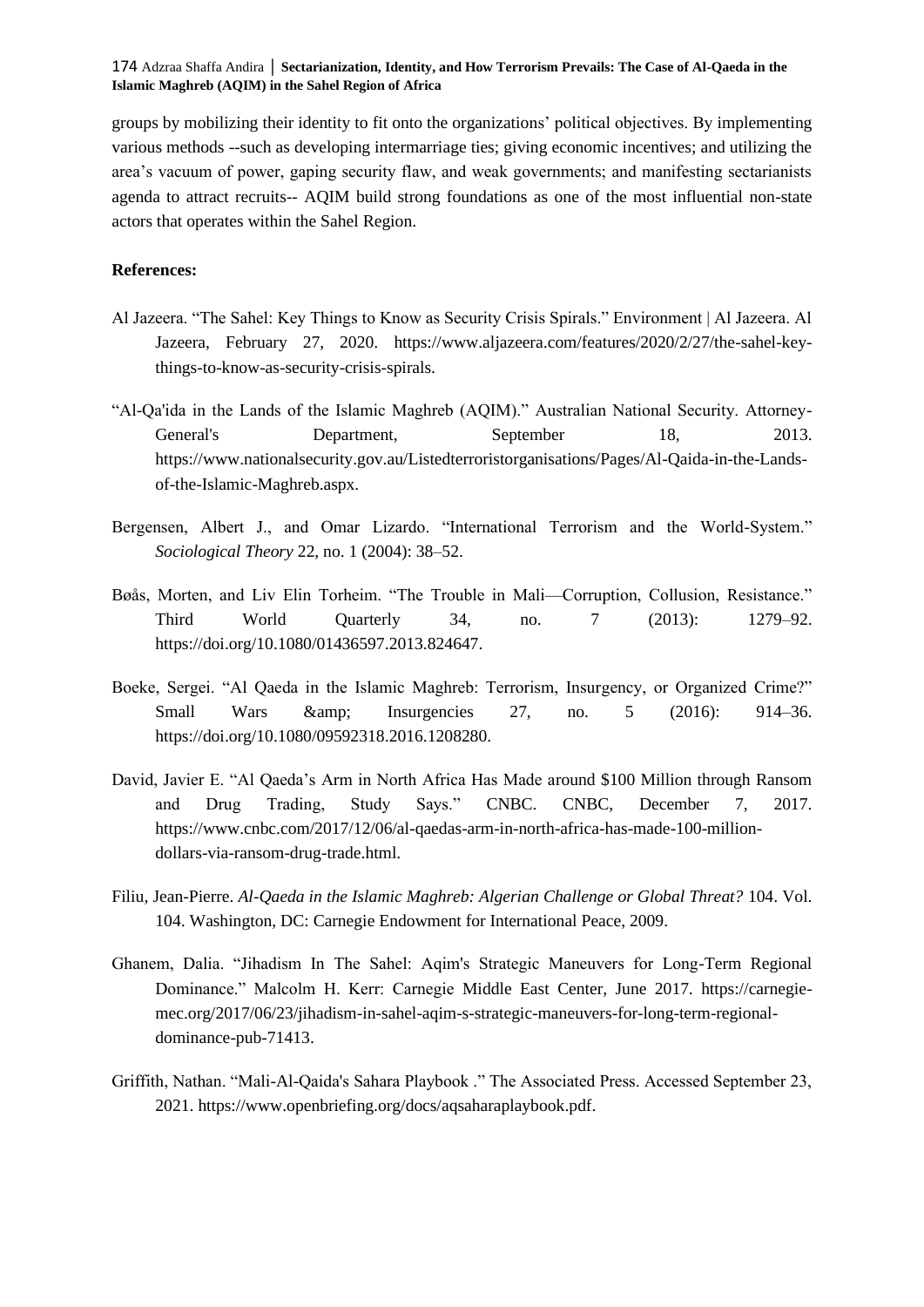- Hashemi, Nader, and Danny Postel. "Sectarianization: Mapping the New Politics of the Middle East." *The Review of Faith & International Affairs* 15, no. 3 (2017): 1–13. https://doi.org/10.1080/15570274.2017.1354462.
- Larémont, Ricardo René. "Al Qaeda in the Islamic Maghreb: Terrorism and Counterterrorism in the Sahel." African Security 4, no. 4 (2011): 242–68. https://doi.org/10.1080/19392206.2011.628630.
- "Mapping Militants Profile Index." Center for International Security and Cooperation (CISAC). Stanford University: Freeman Spogli Institute fro International Studies, 2016. https://cisac.fsi.stanford.edu/mappingmilitants/profiles.
- Nasr, Vali R. "International Politics, Domestic Imperatives, and Identity Mobilization: Sectarianism in Pakistan, 1979-1998." *Comparative Politics*, 171, 32, no. 2 (2000): 171–75. https://doi.org/10.2307/422396.
- Rashbaum, William K. "U.S. Charges 3 Malians in Drug Plot." The New York Times, December 18, 2009. https://www.nytimes.com/2009/12/19/world/africa/19narco.html.
- Ritchie, Hannah, Joe Hasell, Cameron Appel, and Max Roser. "Terrorism." Our World in Data, July 28, 2013. [https://ourworldindata.org/terrorism.](https://ourworldindata.org/terrorism)

Telhami, Shibley, and Michael N. Barnett. Identity and Foreign Policy in the Middle East. Ithaca, NY: Cornell University Press, 2002.

"Terrorism: Number of Attacks Worldwide 2019." Statista, June 28, 2021. https://www.statista.com/statistics/202864/number-of-terrorist-attacks-worldwide/.

- "The Sahel: Key Things to Know as Security Crisis Spirals." Al Jazeera. Al Jazeera, February 27, 2020. https://www.aljazeera.com/features/2020/2/27/the-sahel-key-things-to-know-as-securitycrisis-spirals.
- "The Sahel: Land of Opportunities | Africa Renewal." United Nations. United Nations. Accessed July 5, 2021. https://www.un.org/africarenewal/sahel.
- Shahbahrami, Daryoush. "Identity and Power in International Relations." *International Journal of Humanities and Cultural Studies*, May 2016, 2434–46.
- "Terrorist Attacks by Region." Our World in Data. Accessed July 5, 2021. https://ourworldindata.org/grapher/terrorist-attacks-by-region.
- Thornberry, William, and Jaclyn Levy. "Al Qaeda in the Islamic Maghreb." Transnational Threats Project: Homeland Security and Counterterrorism Program. Center for Strategic and International Studies, September 2011. https://www.csis.org/analysis/al-qaeda-islamicmaghreb.